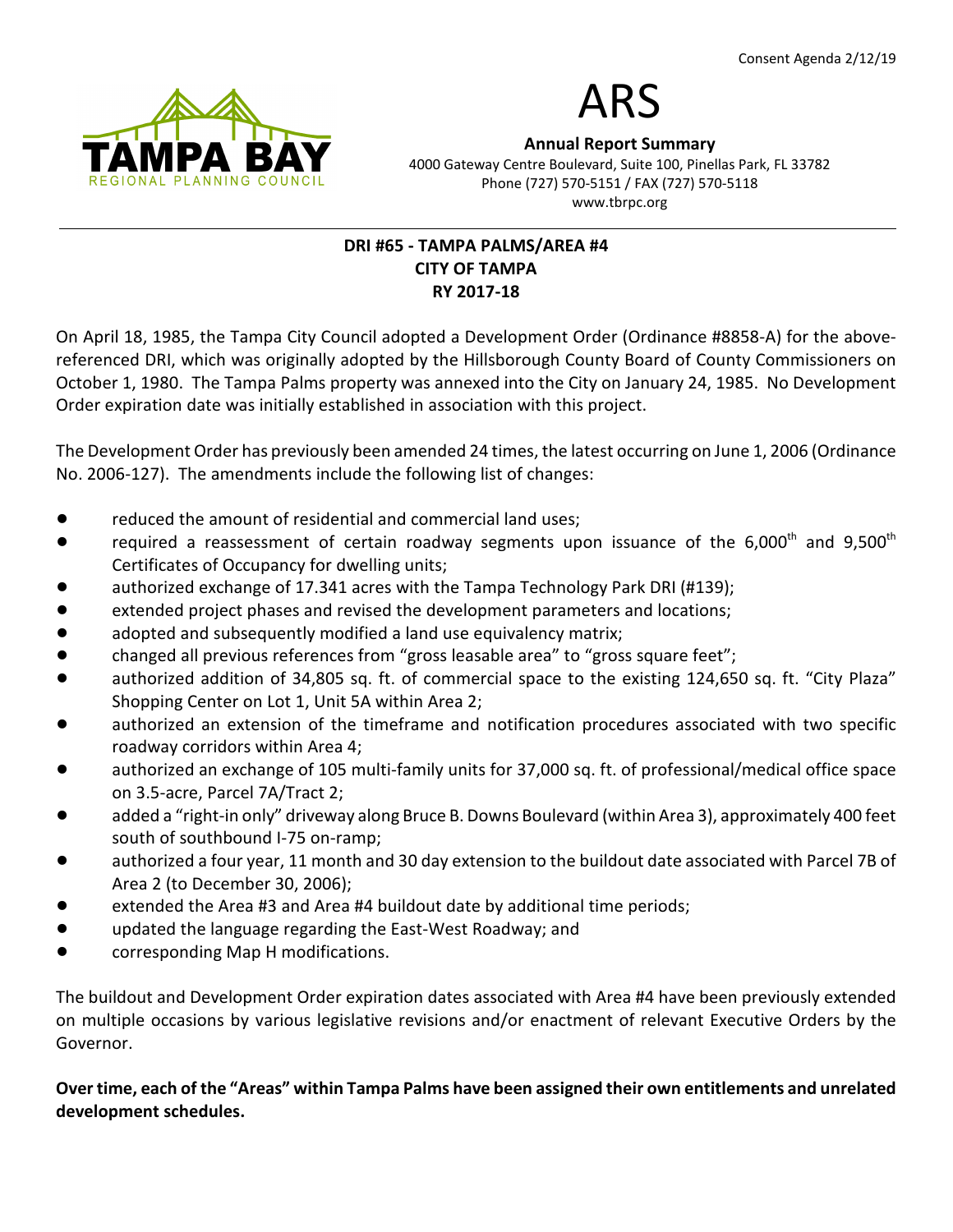The following represents the approved plan of development the Tampa Palms DRI as a whole:

| LAND USE                                     | <b>AREA 1</b><br>(Buildout -<br>12/31/1993) | <b>AREA 2</b><br>(Buildout -<br>12/31/2006) | <b>AREA 3</b><br>(Buildout -<br>$4/30/2022^2$ | <b>AREA4</b><br>(Buildout -<br>$8/31/2025^5$     | <b>TOTAL</b>                |
|----------------------------------------------|---------------------------------------------|---------------------------------------------|-----------------------------------------------|--------------------------------------------------|-----------------------------|
| (Units)<br><b>RESIDENTIAL</b>                | 2,989                                       | 1,042                                       | $3,000^1$                                     | $1,373^{4}$                                      | $8,404^{184}$               |
| Single Family<br>Multi-Family<br>Condominium | (1,665)<br>(1,060)<br>264)                  | 340)<br>550)<br>152)                        | 413)<br>(2,587)<br>$\left( 0\right)$          | $(422)^4$<br>951)<br>$\left( 0\right)$           | (2,840)<br>(5, 148)<br>416) |
| (S.F.)<br><b>COMMERCIAL</b>                  | 203,875                                     | 178,640                                     | 441,500                                       | 212,227 <sup>4</sup>                             | $1,036,242^1$               |
| Community<br>Neighborhood<br><b>Business</b> | $*)^3$<br>0)<br>$*)^3$                      | $*)^3$<br>0)<br>$*)^3$                      | (441,500)<br>O)<br>$\left( 0\right)$          | $\left( 0\right)$<br>$(38, 107)^4$<br>(174, 120) | $*)^3$<br>38,107)<br>$*)^3$ |
| (S.F.)<br><b>OFFICE</b>                      | 22,000                                      | 37,000                                      | 0                                             | $\bf{0}$                                         | 59,000                      |
| <b>OTHER</b>                                 | Golf<br>School<br>5 active Parks            | 2 Churches<br>1 Active Park                 | 12-acre YMCA                                  | Post Office<br>School<br>24-acre Park<br>Church  | See Phases<br>Independently |

1. Area 3 of the Tampa Palms DRI is conceptually approved for an additional 3,158 residential units and 258,500 sq. ft. of Community Commercial space. Specific approval of these additional entitlements is contingent upon further transportation analysis.

2. The recognized Buildout date associated with Area #3 is inclusive of additional extension(s) granted by the City of Tampa to account for Executive Orders enacted by the Governor during 2011 & 2012.

3. Areas 1 & 2 included both Community & Business Commercial components as part of their Development Order approvals. While the specific breakdown of Commercial uses by type is not readily available since development was completed and their associated buildout dates have long since lapsed, the overall square footages of Commercial has been identified and would be accurate. Such distinction by type has accurately been portrayed for Areas 3 & 4.

4. Conversion of 62 Single-Family Residential units for an additional 23,107 sq. ft. of Neighborhood Commercial (for a total of 38,107 sq. ft.) was recognized in the RY 2005-06 Annual Report prepared for Tampa Palms Area #4.

5. The Developer's representative for Area #4 acknowledged their prior timely requests for extensions of the project buildout and Development Order expiration dates made in accordance with various Executive Orders enacted by the Governor in 2011, 2012, 2015, 2016, 2017 & 2018 although City staff has not provided the TBRPC written concurrence of all of these multiple extensions. If all are/were applicable and granted by the City, the Developer has alleged that the revised Buildout date for Area 4 would be extended from December 31, 2017 to August 31, 2025 and the revised Development Order expiration date, applicable only to Area 4, would be extended from December 29, 2022 to August 29, 2030. Since the Regional Planning Councils are no longer recognized as participatory agencies in the DRI review process, the above dates are being recognized in the Table above without any form of verification from the City.

### PROJECT STATUS

While development of Tampa Palms Areas 1 and 2 were previously deemed "essentially complete" by Tampa staff and Area 3 is being developed on its own accord, the following development representations pertain solely to Area 4.

**Development this Reporting Year:** it appears that no development activity occurred on site.

Cumulative Development: 1,373 Residential units (422 Single-Family & 951 Multi-Family), 181,200 sq. ft. of Commercial (158,200 sq. ft. of Business Commercial & 23,000 sq. ft. of Neighborhood Commercial), an elementary school, a 40-acre "Active" park, a Church (with school), a Post Office and a fire station.

**Projected Development:** No specific development has been identified for Area 4.